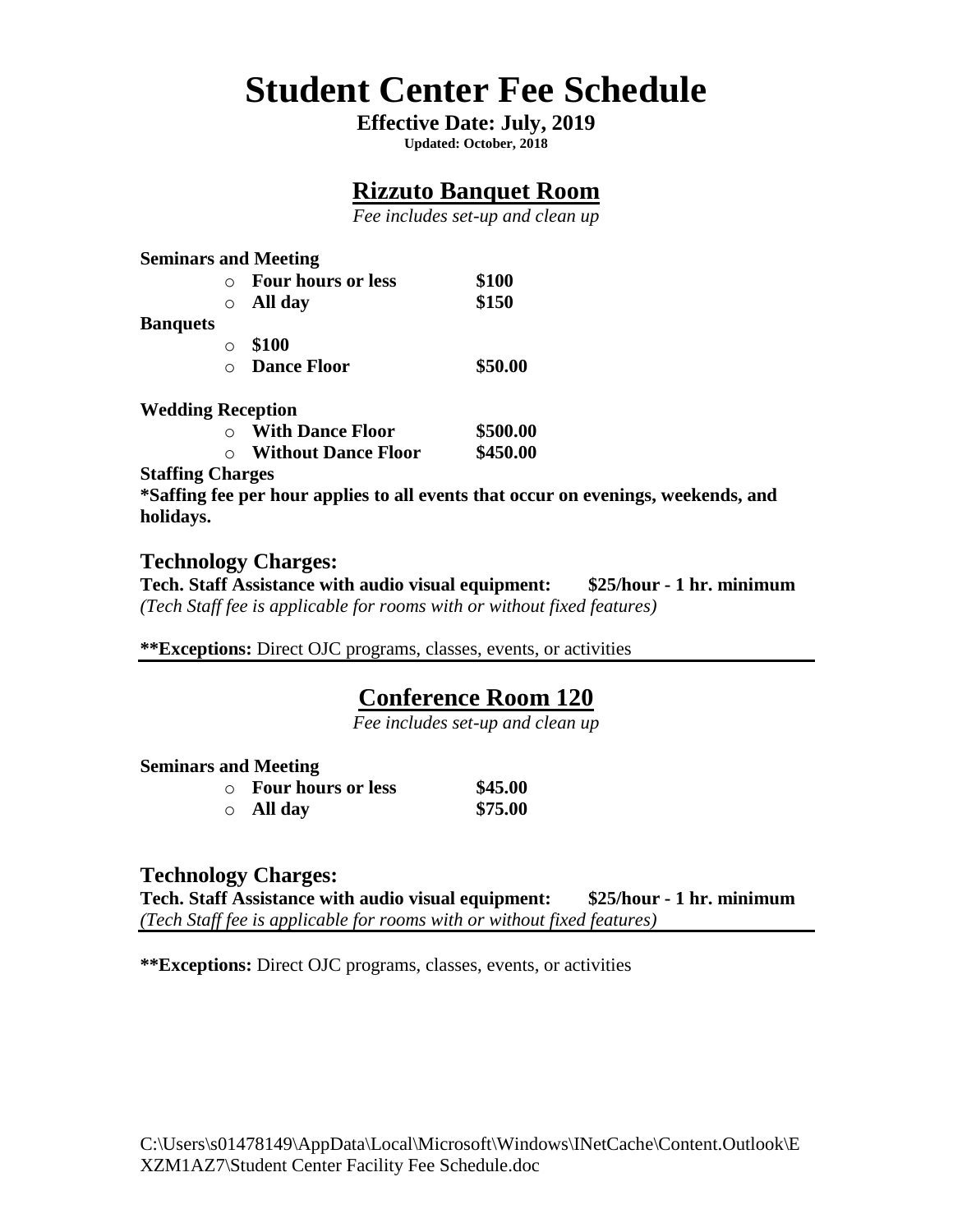### **ASG Room**

*Fee includes set-up and clean up*

#### **Seminars and Meeting**

| $\circ$ Four hours or less | \$20.00 |
|----------------------------|---------|
| $\circ$ All day            | \$30.00 |

**\*\*Exceptions:** Direct OJC programs, classes, events, or activities

### **Meeting Room**

*Fee includes audio visual technology, set-up, and clean up*

#### **Seminars and Meeting**

| $\circ$ Four hours or less | \$45.00 |
|----------------------------|---------|
| $\circ$ All day            | \$75.00 |

**\*\*Exceptions:** Direct OJC programs, classes, events, or activities

# **Rattler Den**

*The Food Court is available only when school is not in session. Fee includes audio visual technology, set-up, and clean up*

#### **Seminars and Meeting**

| $\circ$ Four hours or less | \$100.00 |
|----------------------------|----------|
| $\circ$ All day            | \$150.00 |

#### **Banquets**

o **\$100.00** 

### **Technology Charges:**

**Tech. Staff Assistance with audio visual equipment: \$25/hour - 1 hr. minimum** *(Tech Staff fee is applicable for rooms with or without fixed features)* 

**\*\*Exceptions:** Direct OJC programs, classes, events, or activities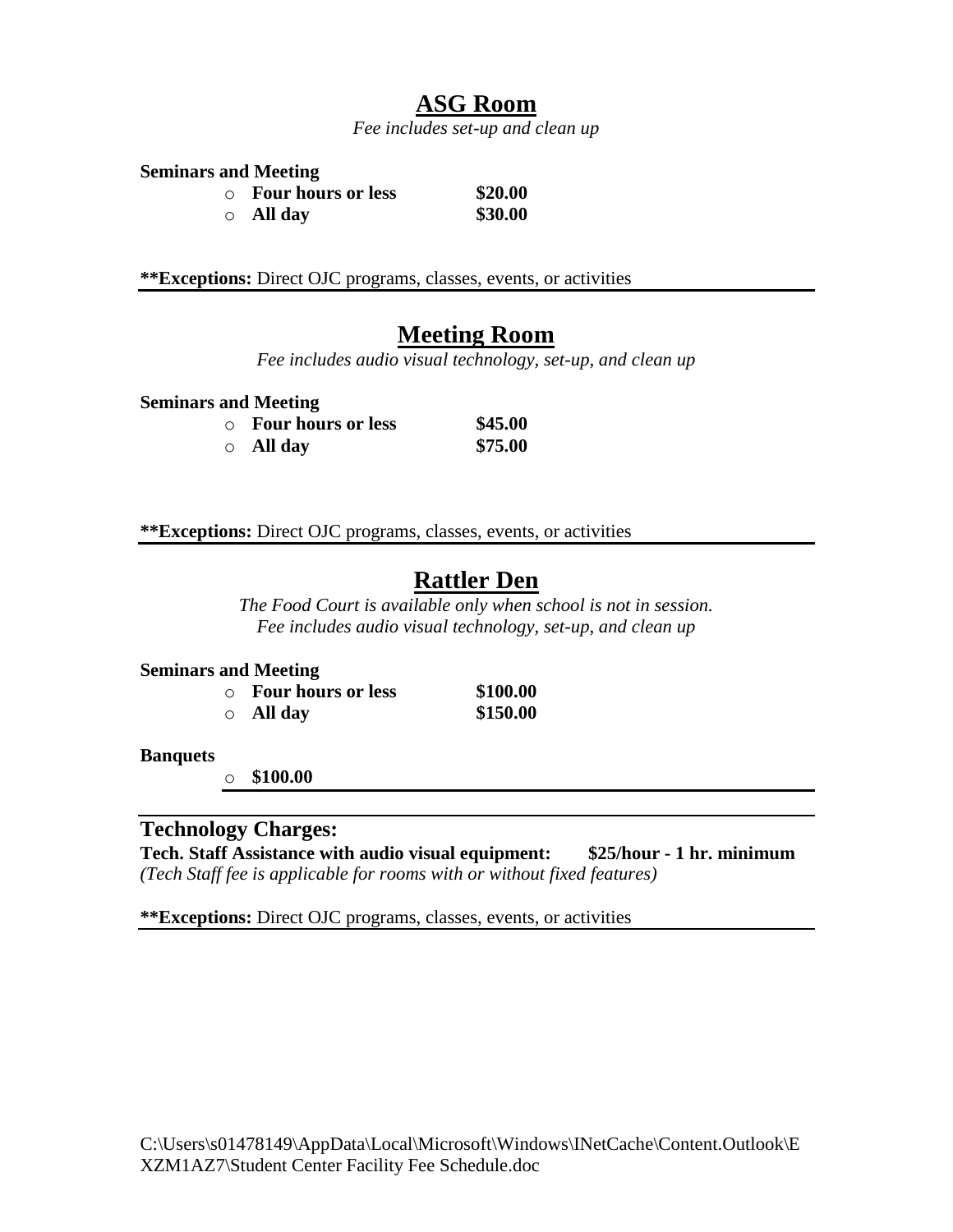### **Hallway**

#### **Tables set for educational institutions and organizations No charge Tables set for information/selling other than education \$10/table/day all buildings**

**\***No charge for colleges or government \*\*Nonprofit organizations only

# **Guidelines for OJC Campus Hallway Vendors/Presenters**

#### *Representatives*

- **1. Must register for the use of a table and must notify the director of Auxiliary Services of any changes or cancellations.**
- **2. May not move to a location other than those agreed upon with the director of Auxiliary Services.**
- 3. Must be responsible for the actions of all persons acting on behalf of the institution/company/organization. 4. Must have any audiovisual aids (VCR, videotape, sound equipment, etc.) approved by the director of
- Auxiliary Services prior to set up.
- 5. May only distribute items that have some purpose relevant to the institution/company/organization.
- 6. Must confine displays to the table top. Displays must not exceed 36 inches in height and 40 inches in length and must not block or obstruct traffic flow.
- **7.** Must remain behind the table during communications with those walking by. All conversations, interviews and presentations (unless otherwise specified) must be conducted from behind the table.

### *Alcohol and Security*

- o **Customers who will be having either a dance or alcohol will be required to have a security guard on the premises.**
- o **Arrangements can be made for security through the Director of Auxiliary Services.**

*(Ticketed and invitation- only functions may qualify for an exception with approval by the Director of Auxiliary Services)*

### *Decorations*

#### **Customers may decorate rooms with the prior approval of the Director of Auxiliary Services**

- o **No glitter or confetti**
- o **No items will be hung in the banquet room without prior approval**

# **Please note the following important addendum to all facility fee schedules:**

Per Jim Rizzuto, OJC President

OJC Department Heads and Administrators may waive facility and custodial fees for the Student Center, Humanities Center, and/or Classrooms for governmental agencies or off-campus groups under the following conditions:

1. The agency or organization has a direct link to present or future Otero Junior College activities, programs, events, or policy.

C:\Users\s01478149\AppData\Local\Microsoft\Windows\INetCache\Content.Outlook\E XZM1AZ7\Student Center Facility Fee Schedule.doc